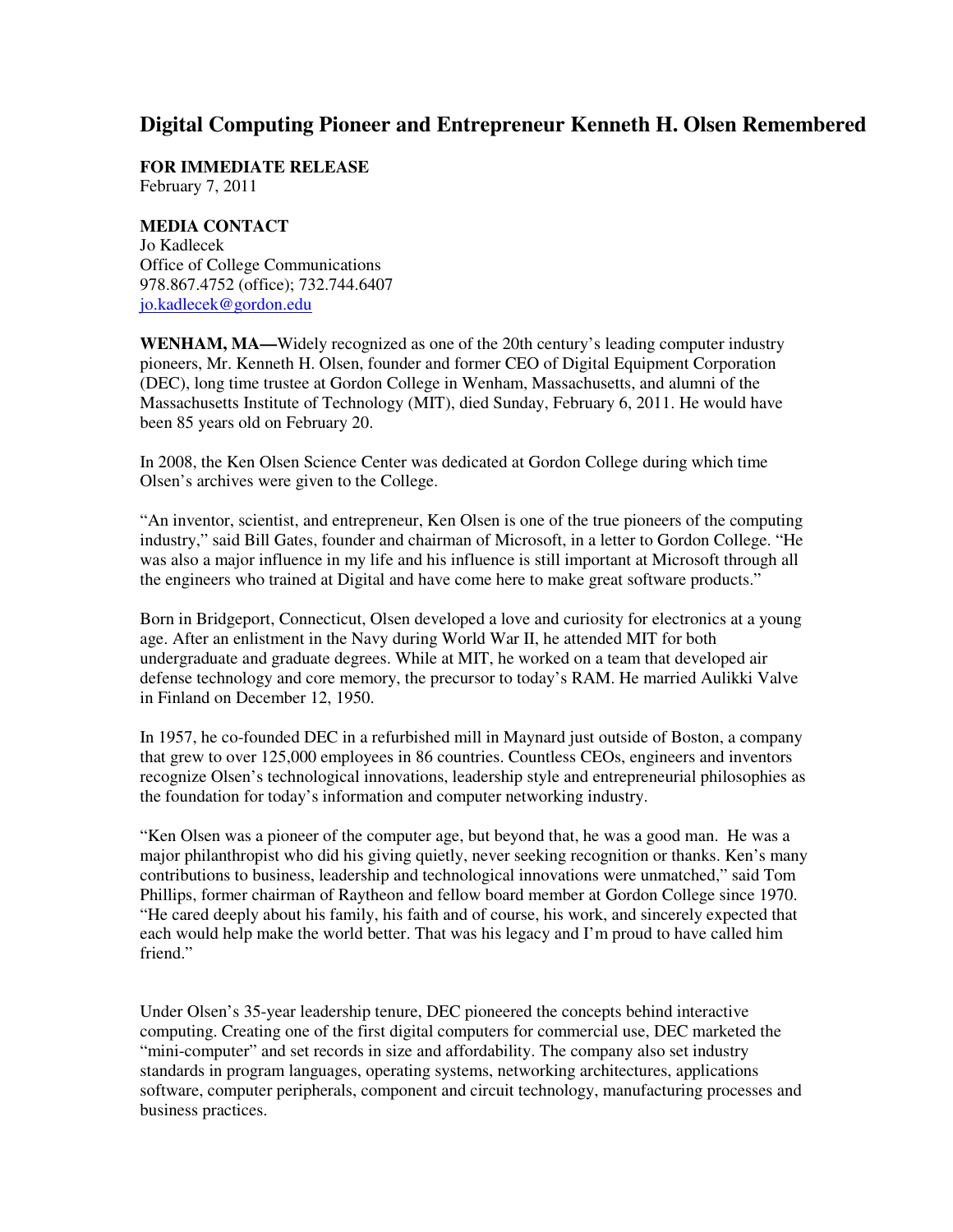In 1986 Fortune Magazine named him the "most successful entrepreneur in the history of American business." He was also inducted into multiple halls of fame including the National Inventor's Hall of Fame (1990) and the Computer History Museum (1996). He served on the boards of several prestigious organizations including the Computer Science and Engineering Board of the National Academy of Sciences, Washington, D.C.; and as a member of the President's Science Advisory Committee. He was awarded the National Medal of Technology in 1993.

Olsen had a particular fondness for Christian higher education. As an active member of Park Street Church in Boston, Olsen joined the board of Gordon College in 1961, along with fellow trustees Phillips and evangelist Billy Graham. Olsen admired Gordon's openness to scientific inquiry and commitment to the Christian faith, and provided both spiritual and business input for the next 50 years. He supported numerous capital and building projects in all areas of academics, athletics, music and the arts, and moved the College towards greater efficiency in technology by donating his time, expertise, and company equipment.

In his early leadership at DEC, Olsen often visited Gordon's campus to meet informally with science students or professors about specific developments in computing. Sometimes he would drop off his latest prototype for Gordon scientists and challenge them to, "play around with this in the lab and let me know what you think." Because of his involvement, Gordon was a natural recipient for his archives.

"Ken Olsen made a lasting impact on generations of science students at Gordon College. He took his leadership role seriously, not just attending meetings but also helping to design new computer labs, giving of his own resources for the college to meet its financial goals, and asking the tough questions that a growing institution needed to answer," said Gordon College President R. Judson Carlberg. "Ken never saw a conflict between his Christian commitment and his embrace of scientific methods. It was up to us to understand how science and the Bible were two expressions of God's creativity; and we are still pursuing that task."

Through all of his accomplishments, Olsen's family and friends defined him by his humble commitment to loving God, loving excellence and loving others. His character in and out of the workplace reflected his life-long belief that values, business ethics, and scientific inquiry should coincide with faith in God.

"Science is more than a study of molecules and calculations; it is the love of knowledge and the continued search for the truth," Olsen once wrote. "The study of the sciences promotes humility, leaving us with a clear sense that we will never understand all there is to know. At the same time, science provides a defense for truth, authenticates Christianity and stems from the nature of God."

A public memorial service will be held at Gordon College (255 Grapevine Road, Wenham, MA, Exit 17 from Route 128) on Saturday, May 14, 2011, at 2:00 p.m., and a documentary of Ken Olsen is scheduled for release by the College later in 2011. Friends and former colleagues are encouraged to leave a memory about Olsen on www.gordon.edu/kenolsen.

*###* 

*Gordon College is a multidenominational Christian college of the liberal arts and sciences on Boston's North Shore, offering majors in 36 fields with graduate programs in education and*